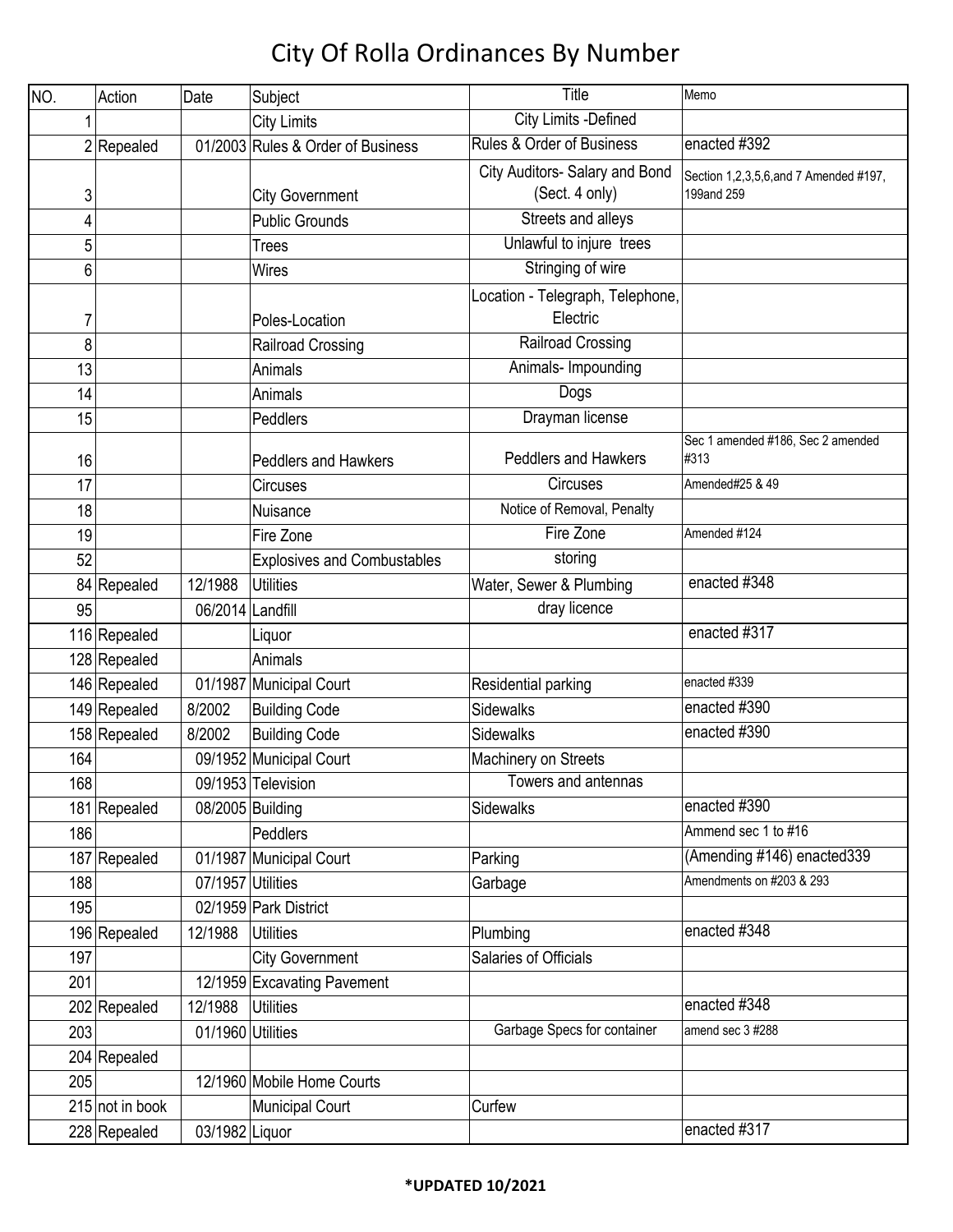| 229  |              |                   | 04/1966 Television             | <b>Boost</b> towers                               |                                                                 |
|------|--------------|-------------------|--------------------------------|---------------------------------------------------|-----------------------------------------------------------------|
| 232  |              |                   | 01/1967 Nuisance               | Weeds, Health                                     |                                                                 |
|      | 233 Repealed |                   | <b>Utilities</b>               | Garbage                                           | enacted 293                                                     |
|      | 234 Repealed |                   |                                |                                                   |                                                                 |
| 235  |              |                   | 09/1967 Real Estate            | Sale, lease, or Disposal                          |                                                                 |
| 241  |              |                   | 09/1978 Planning Commission    | members                                           |                                                                 |
|      | 242 Repealed | 12/1988 Utilities |                                | Plumbing                                          | enacted #348                                                    |
| 243  |              |                   | 10/1968 Building               | <b>Electrical Code</b>                            |                                                                 |
| 244  |              |                   | 11/1968 Fire Prevention        | <b>Penalties</b>                                  |                                                                 |
|      | 245 Repealed |                   | <b>Building</b>                | <b>Building Code</b>                              | enacted #371                                                    |
| 250  |              |                   | 12/1969 Animals                | Licensing                                         | amend #14                                                       |
|      | 251 Repealed |                   | <b>Municipal Court</b>         | Carrying weapons                                  |                                                                 |
| 251  |              |                   | 11/1969 Municipal Court        | weapons penalties                                 | amend sec 23 of 10                                              |
|      | 254 Repealed | 12/1988 Utilities |                                | Water, Sewer & Plumbing                           | enacted #348                                                    |
| 255  |              |                   | 05/1971 Animals                | Licensing                                         | ammend sec 2 #250                                               |
|      | 258 Repealed |                   |                                |                                                   |                                                                 |
| 259  |              |                   | 04/1972 City Government        | Salaries of Officials                             | amend sec 2 #246                                                |
|      | 262 Repealed | 12/1988 Utilities |                                | Water, Sewer & Plumbing                           | enacted #348                                                    |
|      | 270 Repealed |                   | Liquor                         |                                                   | enacted #317                                                    |
|      | 273 Repealed |                   | Liquor                         |                                                   | enacted #317                                                    |
|      | 274 Repealed |                   |                                |                                                   |                                                                 |
| 275  |              |                   | 12/1974 Underground Facilities | Location                                          |                                                                 |
|      | 276 Repealed |                   |                                |                                                   |                                                                 |
|      |              |                   |                                |                                                   | repeals<br>#9,10,68,157,193,222,237,264,268,269and<br>sec1 #228 |
| 277  |              |                   | 01/1976 Municipal Ordinances   |                                                   |                                                                 |
| 278  |              |                   | 01/1976 Municipal Court        | <b>Classification and Sentencing</b>              |                                                                 |
| 279  |              |                   | 03/1976 Municipal Court        | Snowmobile<br><b>Regulations</b><br>And Penalties | amend #277 adding sec 20-14                                     |
| 280  |              |                   | 07/1976 Animals                | disposition for at large                          | amend sec 7 #250                                                |
| 281  |              |                   | Tax Levy                       |                                                   |                                                                 |
| 283  |              | 02/1977           | Television                     | Cable tv                                          |                                                                 |
|      | 284 Repealed |                   | Liquor                         |                                                   | enacted #317                                                    |
| 285  |              |                   | 08/1977 Games of Chance        | Games if Chance                                   |                                                                 |
| 285A |              |                   | 03/1977 Municipal Court        | Parking                                           | amend article VX of #277                                        |
| 287  |              |                   | Tax Levy                       |                                                   |                                                                 |
| 288  |              |                   | 09/1977 Nuisance               | Weeds definition                                  | amend sec1 of #232                                              |
| 289  |              |                   | 10/1977 Municipal Court        | Penalty for illegal parking                       | amend sec. 20-8 & 20-6 #277                                     |
| 290  |              |                   | 10/1977 Annexation             | Lot 1 block "A"                                   | Plat of Park View                                               |
|      | 291 Repealed | 11/1993 Zoning    |                                | Wards- Creating 3                                 | enacted 363                                                     |
| 292  |              |                   | 07/1978 Annexation             | south 120 feet of lot 3                           | prairie view 4th "A"                                            |
| 293  |              | 07/1978 Utilities |                                | <b>Garbage Pricing</b>                            | amend sec. 10 #188 repeal #233                                  |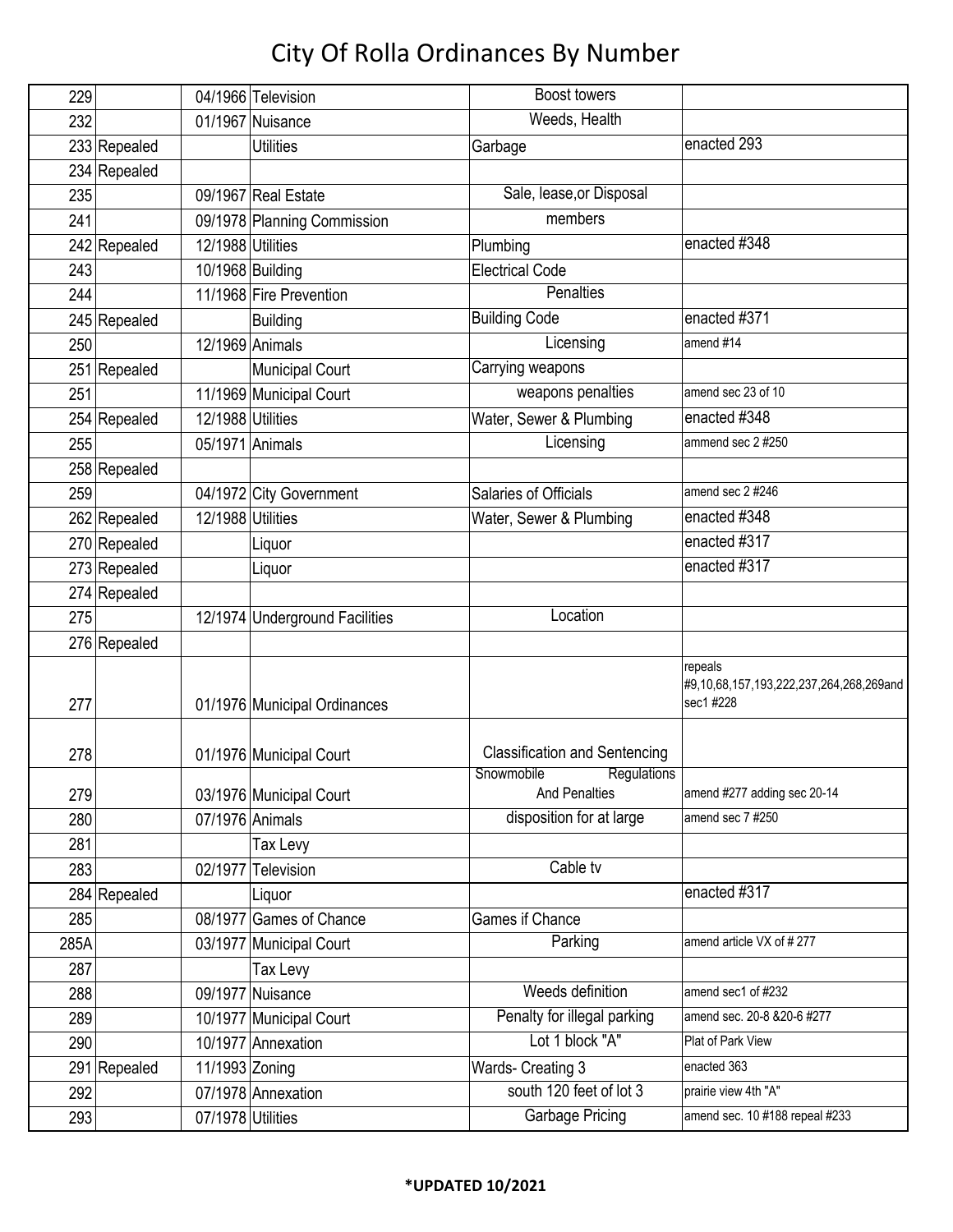|     | 294 Repealed | 12/1988 Utilities |                              | Water, Sewer & Plumbing     | enacted #348                        |
|-----|--------------|-------------------|------------------------------|-----------------------------|-------------------------------------|
| 295 |              |                   | 08/1978 Tax Levy             | 1978-1979                   |                                     |
| 296 |              |                   | 11/1978 Excavating Pavement  | excavating on pave street   | amend section 2 #201                |
| 297 |              |                   | 01/1979 Fair Housing         |                             |                                     |
|     | 298 Repealed |                   | Liquor                       |                             | enacted #317                        |
|     | 299 Repealed | 12/1988 Utilities |                              | Water, Sewer & Plumbing     | enacted #348                        |
| 300 |              | 02/1979 Animals   |                              | penalty for at large        | amend #250                          |
| 301 |              |                   | 05/1979 Excavating Pavement  | increase Bond in #296       |                                     |
|     | 302 Repealed | 08/1996           |                              |                             |                                     |
| 303 |              |                   | 08/1979 Tax Levy             | 1979-1980                   |                                     |
|     | 304 Repealed | 09/1989 Building  |                              | Permit                      | enacted #349                        |
|     | 305 Repealed | 02/1981 Utilities |                              | Sewer                       |                                     |
|     | 306 Repealed |                   | Liquor                       |                             | enacted #317                        |
|     | 307 Repealed |                   | Liquor                       |                             | enacted #317                        |
| 308 |              |                   | <b>Planning Commission</b>   |                             | amend #241 sec 4                    |
| 309 |              | 02/1981           | City Limits                  | Zoning                      |                                     |
| 310 |              |                   | Zoning                       |                             |                                     |
| 311 |              |                   | Tax Levy                     | 1980                        |                                     |
|     | 312 Repealed | 12/1988 Utilities |                              |                             | enacted #348                        |
| 313 |              |                   | 03/1981 Peddlers and Hawkers |                             | amend sec. 2 #16                    |
| 314 |              | 07/1981 Zoning    |                              |                             | amend #310 sec. 3                   |
|     | 315 Repealed |                   | <b>City Government</b>       | Salaries of Officials       |                                     |
| 315 |              |                   | 07/1981 City Government      | salary and comp. of Council | amend sec. 1&2 #259                 |
| 316 |              | 09/1981 Zoning    |                              | amend map                   |                                     |
| 317 |              | 03/1982 Liquor    |                              |                             |                                     |
| 318 |              |                   | Tax Levy                     | 1982                        |                                     |
| 319 |              |                   | 12/1982 Municipal Court      | Theft revision              | #278 first par. Sec. 3-9            |
| 320 |              |                   | Tax Levy                     | 1983                        |                                     |
|     | 321 Repealed | 10/1986 Utilities |                              | Garbage                     | enacted #335                        |
| 322 |              |                   | Tax Levy                     | 1984                        |                                     |
| 323 |              |                   | 11/1983 Municipal Court      | Traffic DUI & License Sus.  | amen #277 XIX.19-1 & 19-6           |
| 324 |              | 07/1984 Liquor    |                              | alcoholic beverages         | #317 sec. 7b and 11 change          |
| 325 |              |                   | Tax Levy                     | 1985                        |                                     |
|     | 326 Repealed | 12/1988 Utilities |                              | Sewer                       | enacted $\overline{\text{#348}}$    |
|     | 326 Repealed | 10/1986           |                              |                             | enacted #335                        |
|     | 327 Repealed | 10/1996 Utilities |                              | Garbage                     | enacted #348                        |
| 328 |              |                   | 03/1985 Animals              | Cruelty                     |                                     |
| 329 |              | 08/1985 Electric  |                              | Ottertail                   |                                     |
| 330 |              |                   | Tax Levy                     | 1986                        |                                     |
| 331 |              | 02/1986 Liquor    |                              | licencing                   | amend sec6 #317                     |
| 332 |              | 06/2014 Liquor    |                              | alcoholic beverages         | #317 sec 6d and 6g repeal & reinact |
|     | 333 Repealed | 12/1988 Utilities |                              | Sewer                       | enacted #348                        |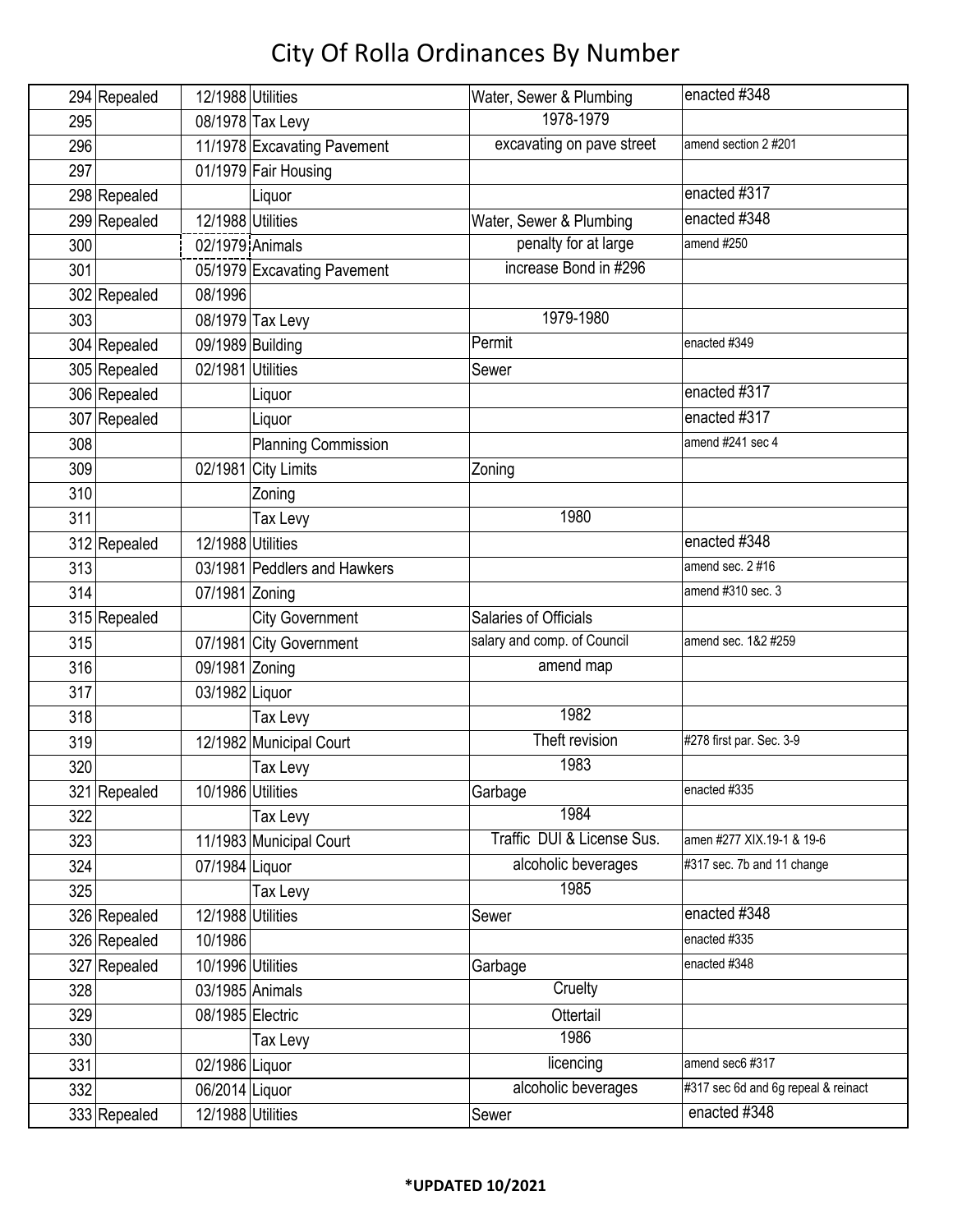| 334 |              |                   | Tax Levy                  | 1987                         |                                                     |
|-----|--------------|-------------------|---------------------------|------------------------------|-----------------------------------------------------|
|     |              |                   |                           |                              | amend sec 10 a #293 and repeal #321 &               |
| 335 |              | 10/1986 Utilities |                           | Garbage                      | 327                                                 |
|     | 336 Repealed | 12/1988 Utilities |                           | Water, Sewer & Plumbing      | enacted #348                                        |
| 337 |              | 10/1986 Utilities |                           | <b>Street Lights Fees</b>    |                                                     |
| 338 |              |                   | Television                |                              |                                                     |
| 339 |              |                   | 01/2014 Municipal Court   | Parking                      | repeal 146 & 187                                    |
| 340 |              |                   | 05/1987 Municipal Court   | Posession of Marijuana       | amend #278 by add IV.4.4-6, 4-7, 4-8, 4-9           |
| 341 |              |                   | 05/1987 Municipal Court   | Fleeing an Officer           | Repealed #278                                       |
|     | 342 Repealed | 08/1994 Utilities |                           | Garbage                      | enacted #389                                        |
| 343 |              | 07/1987 Animals   |                           |                              |                                                     |
|     | 344 Repealed |                   | 03/2001 Municipal Court   | <b>Traffic</b>               |                                                     |
| 345 |              |                   | Tax Levy                  | 1998                         |                                                     |
| 346 |              |                   | 05/1987 Annexation        | Mundy's Subdivision          |                                                     |
| 347 |              |                   | 09/1988 Anhydrous         | transportattion              |                                                     |
|     |              |                   |                           |                              |                                                     |
|     |              |                   |                           |                              | repeal 84, 163, 174, 182, 196, 202, 242,            |
| 348 |              |                   | <b>Utilities</b>          | Water, Sewer & Plumbing      | 258, 262, 294, 299, 312, 326, 333, & 336            |
| 349 |              | 09/1989 Building  |                           | Permit fees                  | repeal 304 and amend 302                            |
|     | 350 Repealed |                   | 02/2003 City Government   | Salaries of Officials        |                                                     |
| 351 |              |                   | Tax Levy                  | 1990                         |                                                     |
| 352 |              |                   | 05/1990 Municipal Court   | <b>Traffic care Required</b> | amend #277 chapter 1.V.5-9                          |
|     | 353 Repealed |                   |                           |                              |                                                     |
| 354 |              |                   | Tax Levy                  | 1991                         |                                                     |
| 355 |              | 10/1990 Trees     |                           | removal                      |                                                     |
| 356 |              |                   | 03/1991 Municipal Court   | <b>Child Restrants</b>       |                                                     |
| 357 |              |                   | Tax Levy                  | 1992                         |                                                     |
|     | 358 Repealed |                   | 05/2005 Lodging Tax       |                              | Enacted #399                                        |
| 359 |              | 06/1992 Utilities |                           | Water service & connection   | amend #348 sect. 7.0204, 7.0208, 7.0215 &<br>7.0222 |
| 360 |              |                   | Tax Levy                  | 1993                         |                                                     |
| 361 |              |                   | 11/1993 Animals           | Cats licensing and control   |                                                     |
| 362 |              |                   | 07/2004 Municipal Court   | Curfew re-establish          | amend #215                                          |
| 363 |              |                   | 11/1993 City Government   | council member at large      | repeal #291                                         |
|     | 364 Repealed |                   | 11/1993 Sales and Use Tax |                              | enacted #396                                        |
| 365 |              |                   | 01/1994 Telephone         | <b>US West Comm.</b>         |                                                     |
|     | 366 Repealed |                   | 07/2004 Sales and Use Tax |                              |                                                     |
| 366 |              |                   | 03/1994 Sales and Use Tax | exceptions                   | amend 264 sec. 4                                    |
| 367 |              | 08/1994 Utilities |                           | Garbage receptacles          | repeal 342 & amend sec. 5,12 #188                   |
| 368 |              |                   | 10/1994 Annexation        |                              |                                                     |
| 369 |              |                   | 01/2014 Annexation        | D & D Subdivision            |                                                     |
| 370 |              |                   | 06/1995 Building          | Sewer                        |                                                     |
| 371 |              |                   | 08/1995 Building          | <b>Building Code</b>         |                                                     |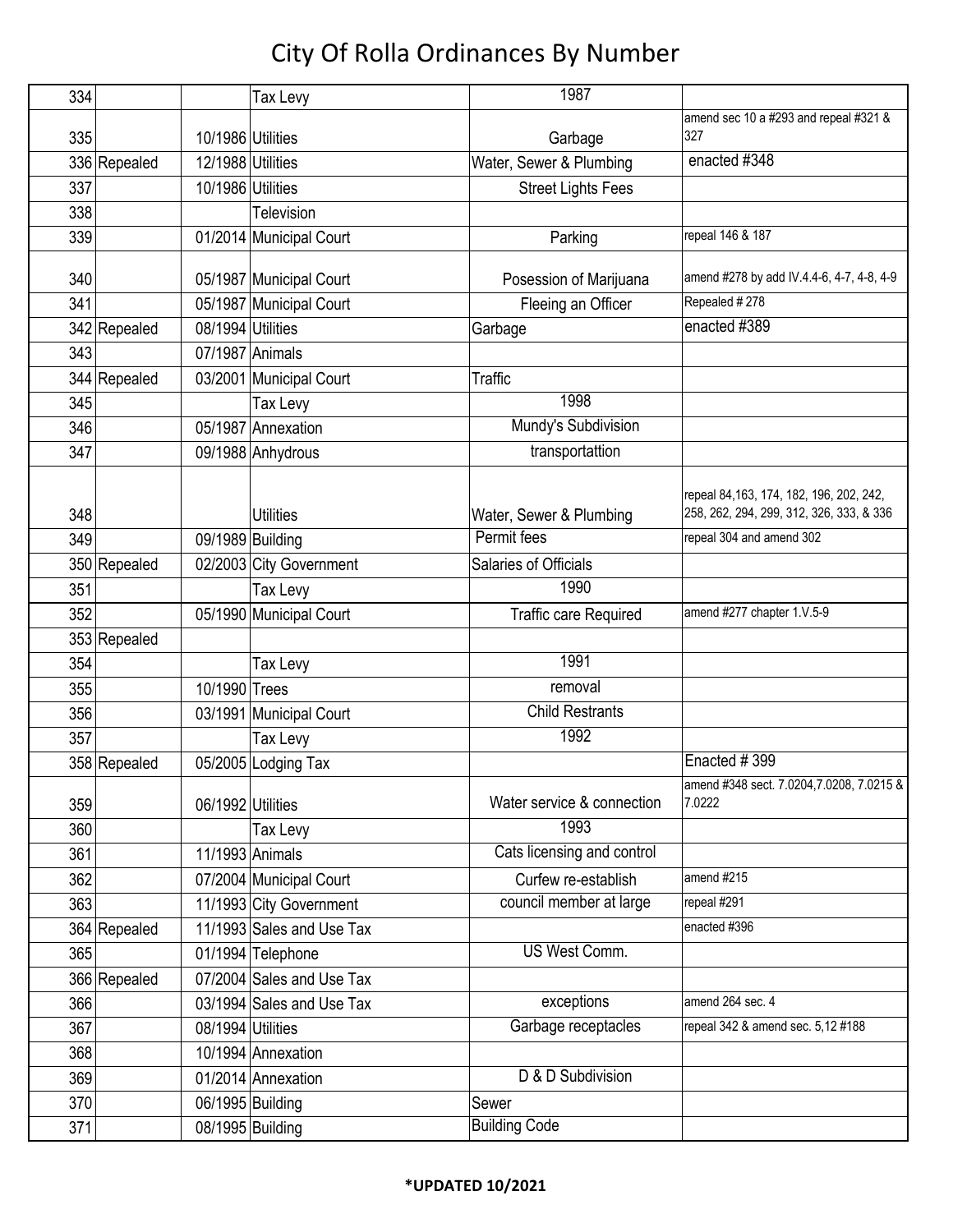| 372 |              |                   | 11/1995 Annexation                  | <b>Airport Road Addition</b>                         |                                         |
|-----|--------------|-------------------|-------------------------------------|------------------------------------------------------|-----------------------------------------|
| 373 |              | 03/1996 Liquor    |                                     |                                                      | amend sec1, 7a, 26a &b #317             |
| 374 |              |                   | Television                          | Cable                                                |                                         |
| 375 |              |                   | Annexation                          | Airport Veiw First Addition                          |                                         |
| 376 |              |                   | 12/1996 Municipal Court             | Snow & Ice Removal Penalty                           |                                         |
| 377 |              |                   | 03/2014 Annexation                  | <b>McIntyres Dam Addition</b>                        |                                         |
| 378 |              |                   | 02/1998 Municipal Court             | Vehicle Equipment                                    |                                         |
| 379 |              |                   | 05/1998 Municipal Court             | Parking mobility impaired                            | amend par. 4 Sec. 14-13 #277            |
| 380 |              |                   | 05/1998 Municipal Court             | Parking                                              |                                         |
| 381 |              |                   | 05/1998 Municipal Court             | Parking                                              | amend sec 5 #339                        |
| 382 |              |                   | 01/1999 Annexation                  | Wuori first addition                                 |                                         |
| 383 |              |                   | 06/1998 Annexation                  |                                                      |                                         |
| 384 |              |                   | 05/1999 Municipal Court             | Resisting an Officer                                 |                                         |
| 385 |              | 05/1999 Zoning    |                                     | manufactured homes                                   | amend #310                              |
| 386 |              |                   | Liquor                              |                                                      | amend sec 35 # 317                      |
| 387 |              |                   | 10/1999 Municipal Court             | Liability insurance                                  | amend #344 & 277 art.XIX sec 19-13      |
| 388 |              |                   | 03/2001 Municipal Court             | Sentencing                                           | amend art. V Sec 5-1                    |
| 389 |              |                   | <b>Municipal Court</b>              | Vehicle liability insurance                          | amend #278 art, XIX add 19-13           |
| 390 |              |                   | Sep-02 Building                     | Sidewalks                                            | repeal #149, 158, 181                   |
| 391 |              | 03/2001 Liquor    |                                     | age                                                  | amending #278 sec 4-11                  |
|     |              |                   |                                     |                                                      |                                         |
|     | 392 Repealed |                   | 09/2007 Rules and Order of Business | <b>Regular and Special Meetings</b>                  | enacted #405                            |
|     | 393 Failed   |                   |                                     |                                                      |                                         |
| 394 |              |                   | 03/2003 Anhydrous                   | transportation                                       | amend #347 sec 2                        |
|     | 395 Repealed |                   | 02/2007 City Government             | Mayor & Council Comp                                 | enacted #404                            |
|     | 396 Repealed |                   | 07/2004 Sales and Use Tax           |                                                      | enacted #397                            |
|     | 397 Repealed |                   | Sales and Use Tax                   |                                                      | enacted #407                            |
| 398 |              |                   |                                     |                                                      |                                         |
|     | 399 Repealed |                   | 01/2005 Lodging Tax                 |                                                      | repeal #358                             |
|     | 400 Repealed | 03/2008           |                                     |                                                      | enacted #406                            |
| 401 |              |                   | 10/2005 Ottertail                   |                                                      |                                         |
| 402 |              | 03/2006 Utilities |                                     | Water, Sewer & Plumbing                              |                                         |
| 403 |              |                   |                                     |                                                      |                                         |
|     |              |                   |                                     |                                                      |                                         |
| 404 |              |                   | 02/2007 City Government             | Mayor & Council Compensation                         | Repealing #395                          |
|     |              |                   |                                     |                                                      |                                         |
| 405 |              |                   | 09/2007 Rules and Order of Business | <b>Regular and Special Meetings</b>                  | repealing #392                          |
|     |              |                   |                                     |                                                      |                                         |
| 406 |              |                   | Liquor                              | Sale of Alcoholic Beverages                          | Repealing #400, reenacting #317 Sec. 15 |
|     | 407 Repealed |                   | 09/2009 Sales and Use Tax           | to the home charter rule                             | 2% effective1-1-2010                    |
| 408 |              |                   | 05/2011 Television                  | Midcontinent Cable                                   | Repealing #338 & #374                   |
|     |              |                   |                                     |                                                      |                                         |
| 409 |              |                   | 05/2011 Television                  | Turtle Mountain Communications Repealing #398 & #403 |                                         |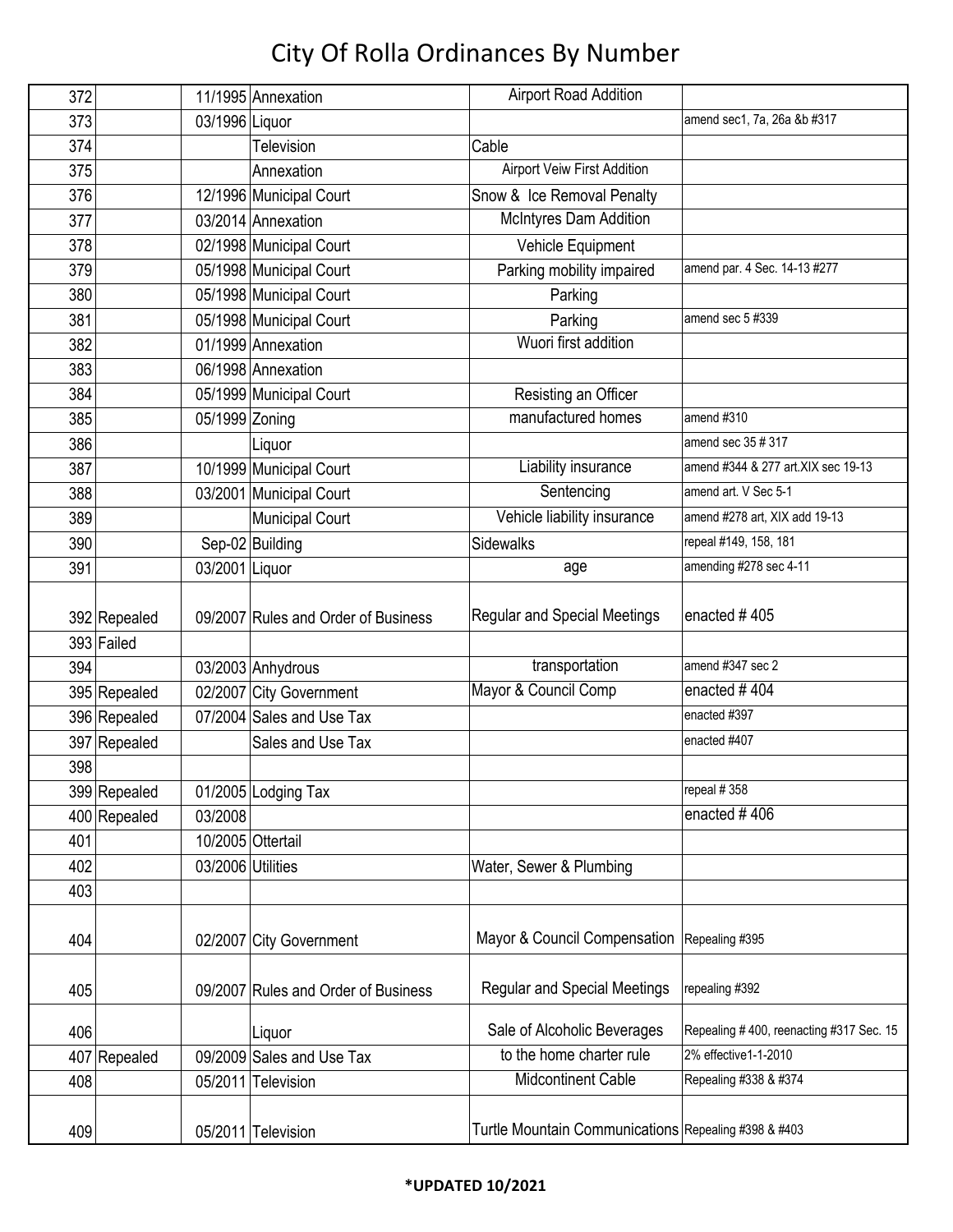| 410        |              |                | 03/2011 Law Enforcement   | <b>Child Restrants</b>                 |                                        |
|------------|--------------|----------------|---------------------------|----------------------------------------|----------------------------------------|
| 411        |              |                | 03/2012 Sales and Use Tax | <b>Dedication of Tax Proceeds</b>      | Ammending #407                         |
| 412        |              |                | 09/2013 Fireworks         |                                        |                                        |
| 413        |              |                | 10/2014 Municipal Court   | Loitering Abroad                       |                                        |
| 414        |              | 12/2015        |                           |                                        |                                        |
| 415        |              |                | 12/2015 Municipal Court   | Posession of Marijuana                 |                                        |
| 416        |              |                | 12/2015 Municipal Court   | <b>Texting and Driving</b>             |                                        |
|            |              |                |                           |                                        |                                        |
| 417        |              |                | 12/2015 Municipal Court   | <b>Vehicle Registration Provisions</b> |                                        |
| 418        |              |                | 05/2016 Annexation        |                                        |                                        |
| 419        |              |                | Annexation                |                                        |                                        |
| 420        |              |                | 09/2016 Annexation        |                                        |                                        |
|            | 421 Repealed |                | 05/2019 Sales and Use Tax |                                        | Repealing #407, Enacting #421          |
| 422        |              |                | 10/2019 Sales and Use Tax |                                        | Repealing #421, Enacting #422          |
|            |              |                |                           | <b>Council Compensation</b>            | Amending #404 Section 2, Enacting #423 |
| 423<br>424 |              |                | 01/2020 City Government   | <b>Preventing Arrest</b>               |                                        |
| 425        |              | 06/2020 Zoning | 03/2020 Municipal Court   |                                        | Amending #310 Section 2                |
| 117-127    | Repealed     |                |                           |                                        |                                        |
| 129-145    | Repealed     |                |                           |                                        |                                        |
| 147-148    | Repealed     |                |                           |                                        |                                        |
| 150-157    | Repealed     |                |                           |                                        |                                        |
| 159-163    | Repealed     |                |                           |                                        |                                        |
| 165-167    | Repealed     |                |                           |                                        |                                        |
| 169-180    | Repealed     |                |                           |                                        |                                        |
| 182-185    | Repealed     | 01/1987        |                           |                                        | enacted #339                           |
| 189-194    | Repealed     |                |                           |                                        |                                        |
| 198-200    | Repealed     |                |                           |                                        |                                        |
| $20 - 51$  | Repealed     |                |                           |                                        |                                        |
| 206-214    | Repealed     |                |                           |                                        |                                        |
| 216-227    | Repealed     |                |                           |                                        |                                        |
| 230-231    | Repealed     |                |                           |                                        |                                        |
|            |              |                |                           |                                        |                                        |
| 236-240    | Repealed     |                |                           |                                        |                                        |
| 246-253    | Repealed     |                |                           |                                        |                                        |
| 252-253    | Repealed     |                |                           |                                        |                                        |
| 256-257    | Repealed     |                |                           |                                        |                                        |
| 260-261    | Repealed     |                |                           |                                        |                                        |
| 263-269    | Repealed     |                |                           |                                        |                                        |
| 271-272    | Repealed     |                |                           |                                        |                                        |
| 53-83      | Repealed     |                |                           |                                        |                                        |
| 85-94      | Repealed     |                |                           |                                        |                                        |
| 96-115     | Repealed     |                |                           |                                        |                                        |